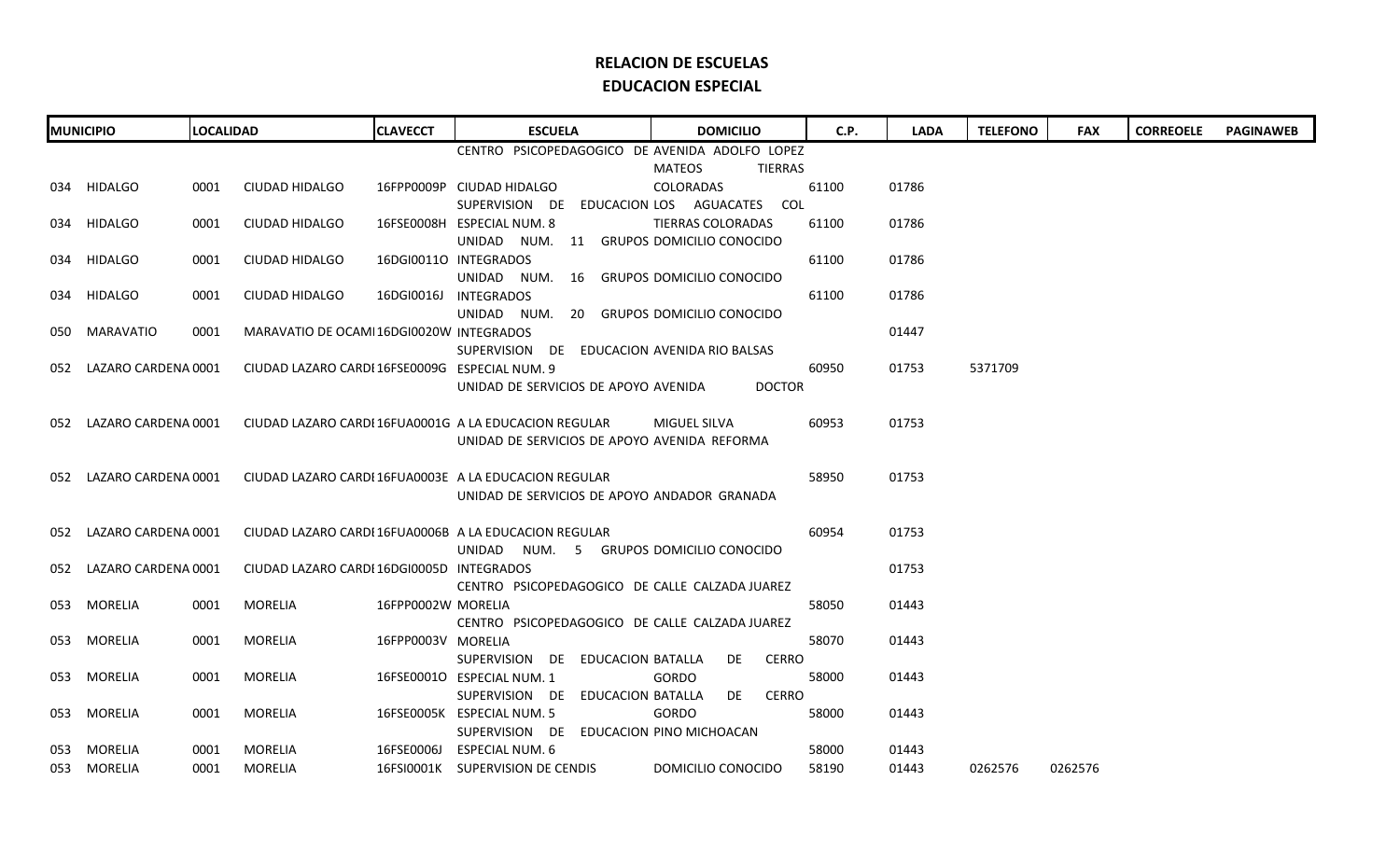| <b>MUNICIPIO</b> | <b>LOCALIDAD</b> |              | <b>CLAVECCT</b>      | <b>ESCUELA</b>                                                     | <b>DOMICILIO</b>      | <b>C.P.</b> | <b>LADA</b> | <b>TELEFONO</b> | <b>FAX</b> | <b>CORREOELE</b> | <b>PAGINAWEB</b> |
|------------------|------------------|--------------|----------------------|--------------------------------------------------------------------|-----------------------|-------------|-------------|-----------------|------------|------------------|------------------|
| 053 MORELIA      |                  | 0001 MORELIA | 16FSI0002J           | SUPERVISION DE CENDIS                                              | DOMICILIO CONOCIDO    | 58000       | 01443       |                 |            |                  |                  |
|                  |                  |              |                      | COORDINACION DE EDUCACION GPE VICTORIA                             |                       |             |             |                 |            |                  |                  |
|                  |                  |              |                      |                                                                    |                       |             |             |                 |            |                  |                  |
| 053 MORELIA      | 0001             | MORELIA      |                      | 16FTA0001H TECNOLOGICA AGROPECUARIA                                |                       | 58130       | 01443       | 0036514         | 0036514    |                  |                  |
|                  |                  |              |                      | COORDINACION ESTATAL NUM. AVENIDA                                  | MADERO                |             |             |                 |            |                  |                  |
| 053 MORELIA      | 0001             | MORELIA      | 16FTI0001Z 16        |                                                                    | PONIENTE              | 58000       | 01443       |                 |            |                  |                  |
|                  |                  |              |                      | TALLER<br>DE<br>EDUCACION AVENIDA                                  | <b>QUINCEO</b>        |             |             |                 |            |                  |                  |
|                  |                  |              |                      |                                                                    | FRACCIONAMIENTO       |             |             |                 |            |                  |                  |
| 053 MORELIA      | 0001             | MORELIA      |                      | 16FTM0001M PREESCOLAR                                              | LOMAS DEL VALLE       | 58192       | 01443       |                 |            |                  |                  |
|                  |                  |              |                      | ATENCION A<br>NIÍOS                                                | CON VIRREY DE MENDOZA |             |             |                 |            |                  |                  |
|                  |                  |              |                      | CAPACIDADES Y APTITUDES                                            |                       |             |             |                 |            |                  |                  |
| 053 MORELIA      | 0001             | MORELIA      |                      | 16FAS0001S SOBRESALIENTES                                          |                       | 58290       | 01443       | 3266140         | 0143757    |                  |                  |
|                  |                  |              |                      | CENTRO DE ATENCION A NIÍOS ESCUELA MADERO Y PINO                   |                       |             |             |                 |            |                  |                  |
|                  |                  |              |                      | CON APTITUDES SOBRESALIENTES                                       |                       |             |             |                 |            |                  |                  |
| 053 MORELIA      | 0001             | MORELIA      | 16FAS0002R (CAS)     |                                                                    | SUAREZ CALZ JUAREZ    | 58000       | 01443       |                 |            |                  |                  |
|                  |                  |              |                      | UNIDAD NUM. 1 GRUPOS CALLE TOMAS ALVA                              |                       |             |             |                 |            |                  |                  |
| 053 MORELIA      | 0001             | MORELIA      |                      | 16DGI0001H INTEGRADOS                                              | <b>EDISON</b>         | 58290       | 01443       | 3147907         |            |                  |                  |
|                  |                  |              |                      | UNIDAD NUM. 2 GRUPOS AVENIDA                                       | SAMUEL                |             |             |                 |            |                  |                  |
| 053 MORELIA      | 0001             | MORELIA      |                      | 16DGI0002G INTEGRADOS                                              | RAMOS                 | 58000       | 01443       | 3147907         |            |                  |                  |
|                  |                  |              |                      | UNIDAD NUM. 13 GRUPOS CALLE THOMAS ALVA                            |                       |             |             |                 |            |                  |                  |
| 053 MORELIA      | 0001             | MORELIA      |                      | 16DGI0013M INTEGRADOS                                              | <b>EDISON</b>         | 58290       | 01443       | 3147907         |            |                  |                  |
|                  |                  |              |                      | UNIDAD NUM. 17 GRUPOS CALLE THOMAS ALVA                            |                       |             |             |                 |            |                  |                  |
| 053 MORELIA      | 0001             | MORELIA      |                      | 16DGI0017I INTEGRADOS                                              | EDISON                | 58290       | 01443       | 3147907         |            |                  |                  |
| 053 MORELIA      | 0001             | MORELIA      |                      | UNIDAD NUM. 21 GRUPOS CALLE LA JOYA (JOSE<br>16DGI0021V INTEGRADOS | TRINIDAD GUIDO)       | 58090       | 01443       | 3167646         |            |                  |                  |
|                  |                  |              |                      | UNIDAD NUM. 22 GRUPOS CALLE THOMAS ALVA                            |                       |             |             |                 |            |                  |                  |
| 053 MORELIA      | 0001             | MORELIA      |                      | 16DGI0022U INTEGRADOS                                              | EDISON                | 58290       | 01443       | 3147907         |            |                  |                  |
|                  |                  |              |                      | CENTRO PSICOPEDAGOGICO DE CALLE GUTY CARDENAS                      |                       |             |             |                 |            |                  |                  |
| 066 PATZCUARO    | 0001             | PATZCUARO    | 16FPP0001X PATZCUARO |                                                                    |                       | 61600       | 01434       |                 |            |                  |                  |
|                  |                  |              |                      | UNIDAD DE SERVICIOS DE APOYO CALLE GUTY CARDENAS                   |                       |             |             |                 |            |                  |                  |
|                  |                  |              |                      |                                                                    |                       |             |             |                 |            |                  |                  |
| 066 PATZCUARO    | 0001             | PATZCUARO    |                      | 16FUA0002F A LA EDUCACION REGULAR                                  |                       | 61600       | 01434       |                 |            |                  |                  |
|                  |                  |              |                      | UNIDAD NUM. 3 GRUPOS DOMICILIO CONOCIDO                            |                       |             |             |                 |            |                  |                  |
| 066 PATZCUARO    | 0001             | PATZCUARO    |                      | 16DGI0003F INTEGRADOS                                              |                       | 61600       | 01434       |                 |            |                  |                  |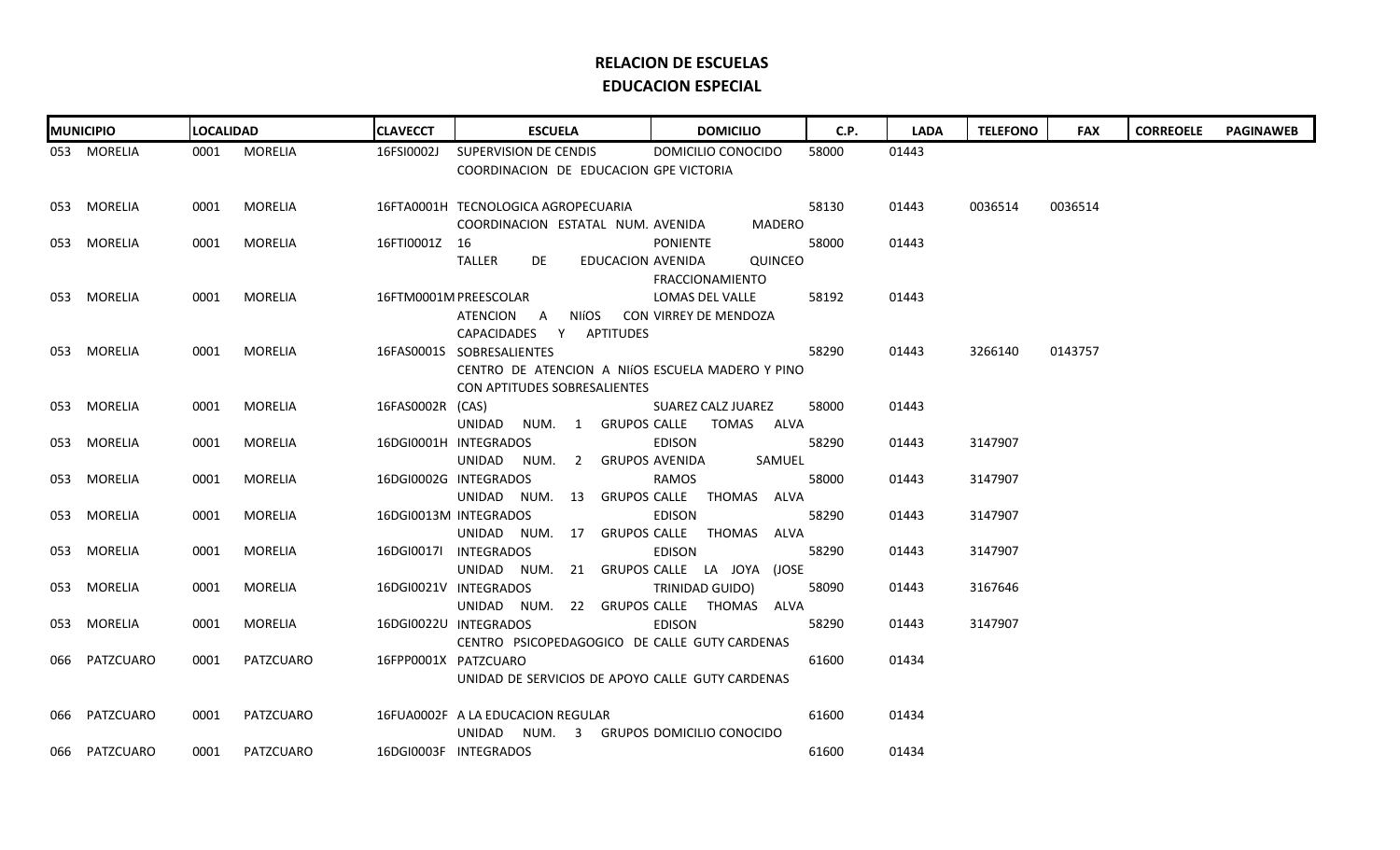| <b>MUNICIPIO</b> |                                        | <b>LOCALIDAD</b> |                                                   | <b>CLAVECCT</b>    | <b>ESCUELA</b>                                                                    | <b>DOMICILIO</b><br>C.P. |       | <b>LADA</b> | <b>TELEFONO</b> | <b>FAX</b> | <b>CORREOELE</b> | <b>PAGINAWEB</b> |
|------------------|----------------------------------------|------------------|---------------------------------------------------|--------------------|-----------------------------------------------------------------------------------|--------------------------|-------|-------------|-----------------|------------|------------------|------------------|
|                  | CENTRO PSICOPEDAGOGICO DE PROLONGACION |                  |                                                   |                    |                                                                                   |                          |       |             |                 |            |                  |                  |
|                  | PROLONGACION                           |                  |                                                   |                    |                                                                                   |                          |       |             |                 |            |                  |                  |
|                  | 069 LA PIEDAD                          | 0001             | LA PIEDAD DE CABADA! 16FPP0008Q LA PIEDAD         |                    |                                                                                   | NIGROMANTE               |       | 01352       | 0029854         |            |                  |                  |
|                  |                                        |                  |                                                   |                    | SUPERVISION DE EDUCACION MERCADO MIXTO LOCAL                                      |                          |       |             |                 |            |                  |                  |
|                  | 069 LA PIEDAD                          | 0001             | LA PIEDAD DE CABADA: 16FSE00071 ESPECIAL NUM. 7   |                    |                                                                                   |                          |       | 01352       | 5260257         |            |                  |                  |
|                  |                                        |                  |                                                   |                    | UNIDAD NUM. 10 GRUPOS CALLE NIGROMANTE                                            |                          |       |             |                 |            |                  |                  |
|                  | 069 LA PIEDAD                          | 0001             | LA PIEDAD DE CABADA: 16DGI0010P INTEGRADOS        |                    |                                                                                   |                          | 59300 | 01352       |                 |            |                  |                  |
|                  |                                        |                  |                                                   |                    | UNIDAD NUM. 18 GRUPOS CALLE SALAZAR                                               |                          |       |             |                 |            |                  |                  |
|                  | 071 PURUANDIRO                         | 0001             | PURUANDIRO                                        |                    | 16DGI0018H INTEGRADOS                                                             |                          | 58500 | 01438       |                 |            |                  |                  |
|                  |                                        |                  |                                                   |                    | UNIDAD NUM. 15 GRUPOS AVENIDA CONSTITUCION                                        |                          |       |             |                 |            |                  |                  |
|                  | 076 SAHUAYO                            | 0001             | SAHUAYO DE MORELO: 16DGI0015K INTEGRADOS          |                    |                                                                                   |                          |       | 01353       |                 |            |                  |                  |
|                  |                                        |                  |                                                   |                    | CENTRO PSICOPEDAGOGICO DE CALLE                                                   | DEL<br>ARROYO            |       |             |                 |            |                  |                  |
|                  | 102 URUAPAN                            | 0001             | URUAPAN                                           | 16FPP0004U URUAPAN |                                                                                   | PARAMO                   | 60130 | 01452       |                 |            |                  |                  |
|                  |                                        |                  |                                                   |                    | CENTRO PSICOPEDAGOGICO DE CALLE ARROYO                                            | del                      |       |             |                 |            |                  |                  |
|                  |                                        |                  |                                                   |                    |                                                                                   | PARAMO Y REPUBLICA DE    |       |             |                 |            |                  |                  |
|                  | 102 URUAPAN                            | 0001             | URUAPAN                                           | 16FPP0007R URUAPAN |                                                                                   | <b>CHILE</b>             | 60133 | 01452       |                 |            |                  |                  |
|                  |                                        |                  |                                                   |                    | SUPERVISION DE EDUCACION QUERETARO                                                |                          |       |             |                 |            |                  |                  |
|                  | 102 URUAPAN                            | 0001             | URUAPAN                                           |                    | 16FSE0003M ESPECIAL NUM. 3<br>UNIDAD DE SERVICIOS DE APOYO CALLE J. MARIA ARTEAGA |                          | 60070 | 01452       | 5247624         |            |                  |                  |
|                  |                                        |                  |                                                   |                    |                                                                                   |                          |       |             |                 |            |                  |                  |
|                  | 102 URUAPAN                            | 0001             | URUAPAN                                           |                    | 16FUA0004D A LA EDUCACION REGULAR                                                 |                          | 60040 | 01452       |                 |            |                  |                  |
|                  |                                        |                  |                                                   |                    | UNIDAD NUM. 4 GRUPOS DOMICILIO CONOCIDO                                           |                          |       |             |                 |            |                  |                  |
|                  | 102 URUAPAN                            | 0001             | URUAPAN                                           |                    | 16DGI0004E INTEGRADOS                                                             |                          | 60080 | 01452       |                 |            |                  |                  |
|                  |                                        |                  |                                                   |                    | UNIDAD NUM. 8 GRUPOS DOMICILIO CONOCIDO                                           |                          |       |             |                 |            |                  |                  |
|                  | 102 URUAPAN                            | 0001             | URUAPAN                                           |                    | 16DGI0008A INTEGRADOS                                                             |                          | 60000 | 01452       |                 |            |                  |                  |
|                  |                                        |                  |                                                   |                    | UNIDAD NUM. 12 GRUPOS CALLE                                                       | GUADALUPE                |       |             |                 |            |                  |                  |
|                  | 102 URUAPAN                            | 0001             | URUAPAN                                           |                    | 16DGI0012N INTEGRADOS                                                             | <b>VICTORIA</b>          | 60000 | 01452       |                 |            |                  |                  |
|                  |                                        |                  |                                                   |                    | UNIDAD NUM. 9 GRUPOS CALLE NOGAL                                                  |                          |       |             |                 |            |                  |                  |
|                  | 107 ZACAPU                             | 0001             | ZACAPU                                            |                    | 16DGI0009Z INTEGRADOS                                                             |                          | 58664 | 01436       |                 |            |                  |                  |
|                  |                                        |                  |                                                   |                    | CENTRO PSICOPEDAGOGICO DE CALLE AZUCENA                                           |                          |       |             |                 |            |                  |                  |
|                  | 108 ZAMORA                             | 0001             | ZAMORA DE HIDALGO 16FPP0005T ZAMORA               |                    |                                                                                   |                          | 59600 | 01351       | 0121415         |            |                  |                  |
|                  |                                        |                  |                                                   |                    | SUPERVISION DE EDUCACION CERRADA PASEO                                            | DEL                      |       |             |                 |            |                  |                  |
|                  |                                        |                  |                                                   |                    |                                                                                   | <b>BOSQUE</b>            |       |             |                 |            |                  |                  |
|                  |                                        |                  |                                                   |                    |                                                                                   | FRACCIONAMIENTO          |       |             |                 |            |                  |                  |
|                  | 108 ZAMORA                             |                  | 0001 ZAMORA DE HIDALGO 16FSE0004L ESPECIAL NUM. 4 |                    |                                                                                   | PASEOS DEL BOSQUE        | 59600 | 01351       | 5121415         |            |                  |                  |